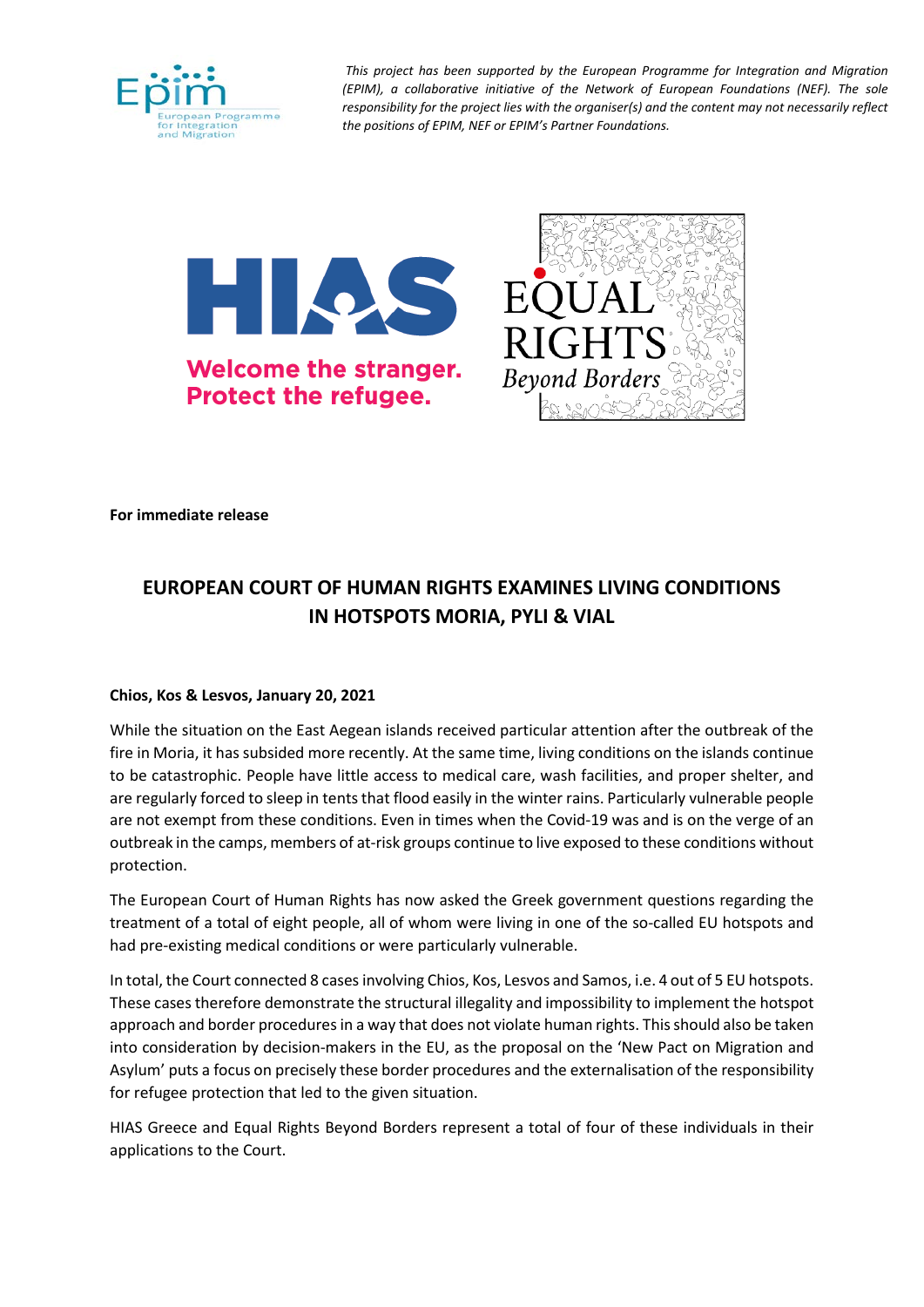"*It is now up to the Court to state unequivocally that the living conditions at the hotspots do not meet basic human needs and that the measure of geographical restrictions putsthe lives of vulnerable people at serious risk*" says Elli Kriona Saranti from HIAS Greece.

## **Particularly vulnerable Applicants**

The Court will now have the opportunity to decide whether the respective conditions violated the applicants' human rights. The European Convention on Human Rights prohibits degrading and inhuman treatment and obliges states to protect the right to life. In the underlying cases however, the Greek state not only failed to protect the applicants from inhuman and degrading treatment but actively facilitated it as well.

**The case of E.F.** concerns a widowed woman. In 2016, she was diagnosed with HIV, which she contracted as a result of rape. She had been receiving uninterrupted antiretroviral treatment until October 2019, when she was arbitrarily detained and tortured by her country's authorities. When she entered Greece in December 2019, she was asymptomatic. She did not undergo a medical and vulnerability assessment in Moria even though she requested one and told the authorities that she needed HIV treatment. Instead, she was placed in a tent with an open door. Four months after her arrival, a blood test confirmed that she was in fact HIV positive, and doctors requested that she be transferred to a specialized hospital in Athens, as there was no appropriate treatment in Lesvos. The authorities did not transfer E.F. and in the meantime, due to the discontinuation of her antiretroviral treatment, she started suffering from a chronic cough, which caused her to cough up blood, serious skin rashes, fever, diarrhoea, and loss of appetite. She lost approximately 20 kg after arriving in Greece, and at the end of May 2020, more than six months after she arrived in Greece, she was diagnosed with HIV-related blood cancer, as a result of the continued failure of the Greek government to give her access to appropriate healthcare. E.F. was in a very vulnerable situation when she arrived in Greece. Her stay in Greece made her situation far worse, denied her human dignity and has put her life in severe danger.

**The case of M.A.** concerns an old man who had been living in the Vial Hotspot for 7 months by the time an application for interim measures with the European Court of Human Rights was filed on his behalf in April 2020. He lived in a small, cramped camping tent that he shared with several other members of his family. He was sleeping on the bare, cold ground. As an older adult with underlying health conditions, including diabetes and heart disease, he was particularly vulnerable to developing complications from COVID-19. He could not take care of himself and was highly dependent on family members. He had limited access to sanitary facilities, running water and soap, meaning that he could seldomly wash and was barely able to leave his tent.

**The case of A.R.** concerns an applicant who was held unlawfully for more than four months in the Pre-Removal Detention Centre in Kos. After entering Greece, she was brought handcuffed to the prison and was never given a reason for her detention. She survived gender-based violence in her country of origin, causing her serious gynaecological problems. On Kos, she repeatedly asked to see a doctor, a psychologist, and a lawyer, but the authorities denied her request. The only thing she received to help her with her medical issues were a few painkillers to help her sleep at night. Her situation was so dire, and she became so desperate, that she ultimately tried to commit suicide. In the detention centre the door that separated the room where the women slept from the men was broken, so was the door to the shower causing her severe stress.

**The case of M.A.** concerns an applicant with a pre-existing illness, particularly vulnerable to complications from COVID-19, living in the EU Hotspot Vial on Chios. He had been trying to see a doctor